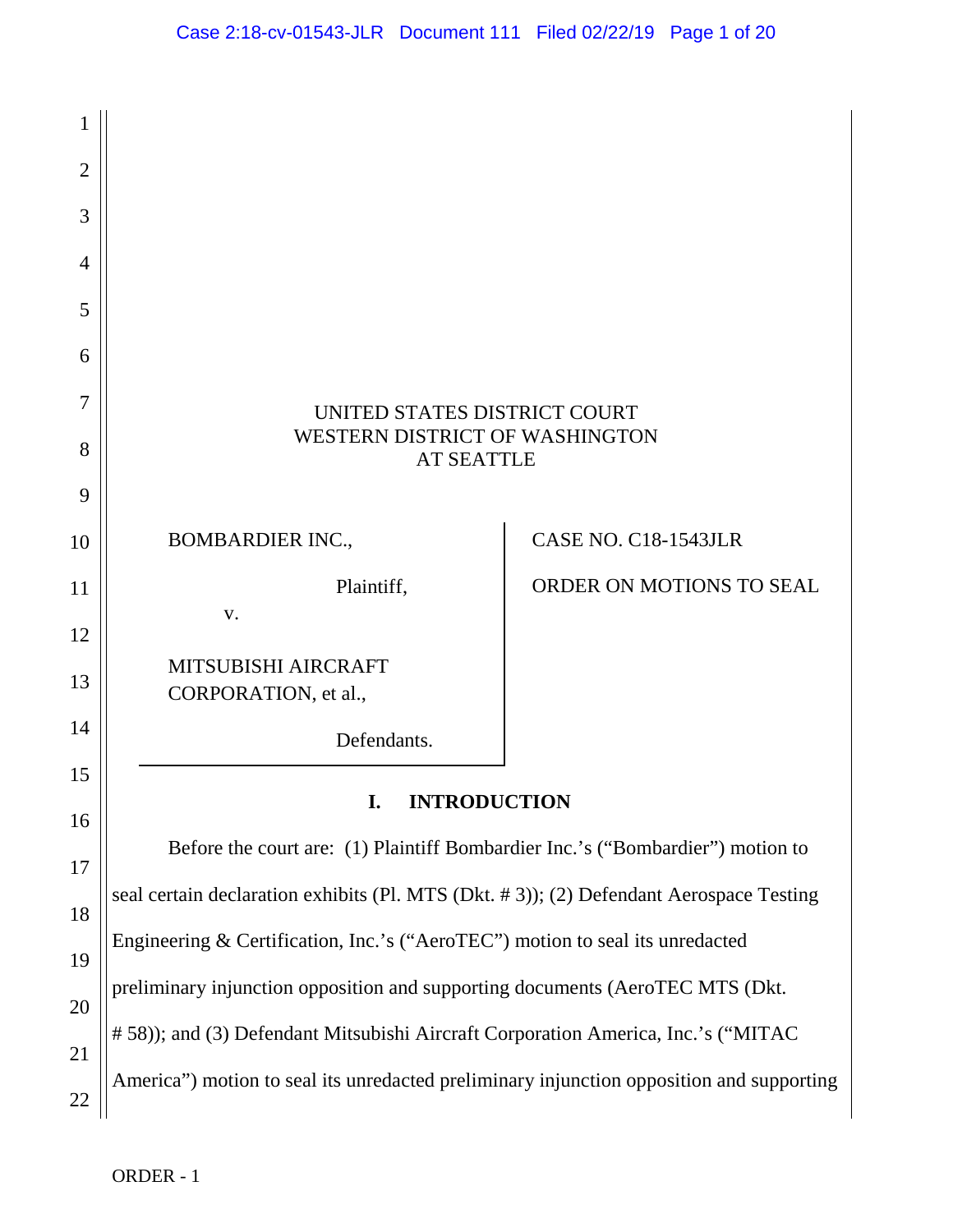1 2 3 4 5 6 7 8 9 10 documents (MITAC MTS (Dkt. # 69)). AeroTEC and MITAC America filed responses to Bombardier's motion (AeroTEC Resp. (Dkt. # 29); MITAC Resp. (Dkt. # 31)), and Bombardier filed a reply (Pl. Reply (Dkt. # 37)). Bombardier filed responses to AeroTEC's and MITAC America's motions (Pl. AeroTEC Resp. (Dkt. # 97); Pl. MITAC Resp. (Dkt. # 98)), and AeroTEC and MITAC America filed replies (AeroTEC Reply (Dkt. # 102); MITAC Reply (Dkt. # 103)). The court has considered the motions, the parties' submissions concerning the motions, the relevant portions of the record, and the applicable law. Being fully advised, $<sup>1</sup>$  $<sup>1</sup>$  $<sup>1</sup>$  the court GRANTS Bombardier's motion,</sup> GRANTS in part and DENIES in part AeroTEC's motion, and GRANTS in part and DENIES in part MITAC America's motion.

11

# **II. BACKGROUND**

12 13 14 15 16 17 18 19 20 Bombardier filed this action on October 19, 2018, alleging, *inter alia*, trade secret misappropriation by Defendants AeroTEC, MITAC America, Mitsubishi Aircraft Corporation, Laurus Basson, Marc-Antoine Delarche, Cindy Dornéval, Michel Korwin-Szymanowski, Keith Ayre, and John and/or Jane Does 1-88 (collectively, "Defendants"). (*See generally* Compl. (Dkt. # 1).) That same day, Bombardier filed a preliminary injunction motion, seeking to enjoin certain defendants "from the continued use and disclosure of Bombardier trade secret information." (MPI (Dkt. # 4) at 6.) Contemporaneous with its complaint and preliminary injunction motion, Bombardier

<span id="page-1-0"></span><sup>21</sup> 22 1 AeroTEC requests oral argument on its motion (*see* AeroTEC MTS at 1), but the court concludes that oral argument would not be helpful to its disposition of this motion or Bombardier's and MITAC America's motions, *see* Local Rules W.D. Wash. LCR 7(b)(4).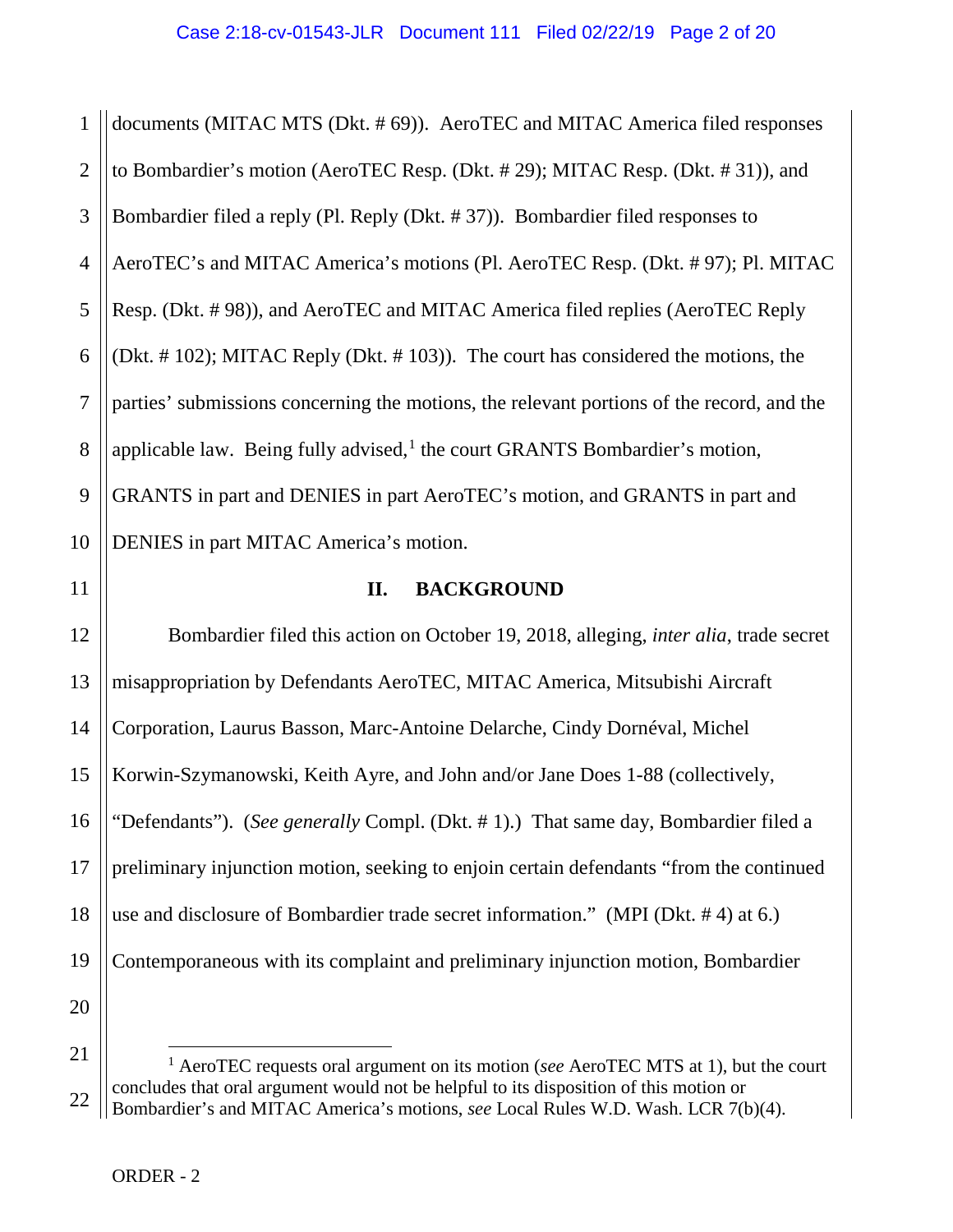1 2 3 filed under seal certain exhibits to its preliminary injunction motion, as well as a motion to seal these exhibits. (*See* Pl. MTS; *see also* Burns Decl. Exs. A-J (Dkt. # 6); Tidd Decl. Ex. A (Dkt. # 8) (Dkt. ## 6 and 8 are, collectively, "Pl. Sealed Docs.").)

4 5 6 7 8 9 10 11 12 13 14 15 16 17 18 19 20 21 22 On December 27, 2018, AeroTEC and MITAC America separately responded to Bombardier's preliminary injunction motion. (*See* AeroTEC MPI Resp. (Dkt. # 60) (redacted); MITAC MPI Resp. (Dkt. # 71) (redacted).) Also on December 27, 2018, AeroTEC and MITAC America filed under seal their unredacted preliminary injunction oppositions and certain supporting documents, as well as motions to seal these documents. (*See* AeroTEC MTS; MITAC MTS; *see also* Sealed AeroTEC MPI Resp. (Dkt. # 61); Sealed Basson Decl. (Dkt. # 62); Sealed Basson Decl. Ex. C (Dkt. # 63); Sealed Dornéval Decl. (Dkt. # 64) (Dkt. ## 61-64 are, collectively, "Sealed AeroTec Docs."); Sealed MITAC MPI Resp. (Dkt. # 75); Sealed Riedinger Decl. (Dkt. # 76); Sealed Boyd Decl. (Dkt. # 77); Sealed Hansman Decl. (Dkt. # 78); Sealed Nguyen Decl. (Dkt. # 79) (Dkt. ## 75-79 are, collectively, "Sealed MITAC Docs.").) AeroTEC and MITAC America clarified in their respective motions to seal that they did not believe any documents should be filed under seal, but that they sealed the documents based on Bombardier's request and the procedure laid out in the parties' interim protective order. (*See* AeroTEC MTS at 2; MITAC MTS at 1-2; *see also* Interim Protective Order (Dkt. # 50-2).) The interim protective order only considered Bombardier's sealed documents to be confidential. (Interim Protective Order at 4 (citing Pl. Sealed Docs).) In response, Bombardier explained that, with the benefit of more time to review the disputed documents, many of the documents would not need to be sealed. (Pl. AeroTEC Resp. at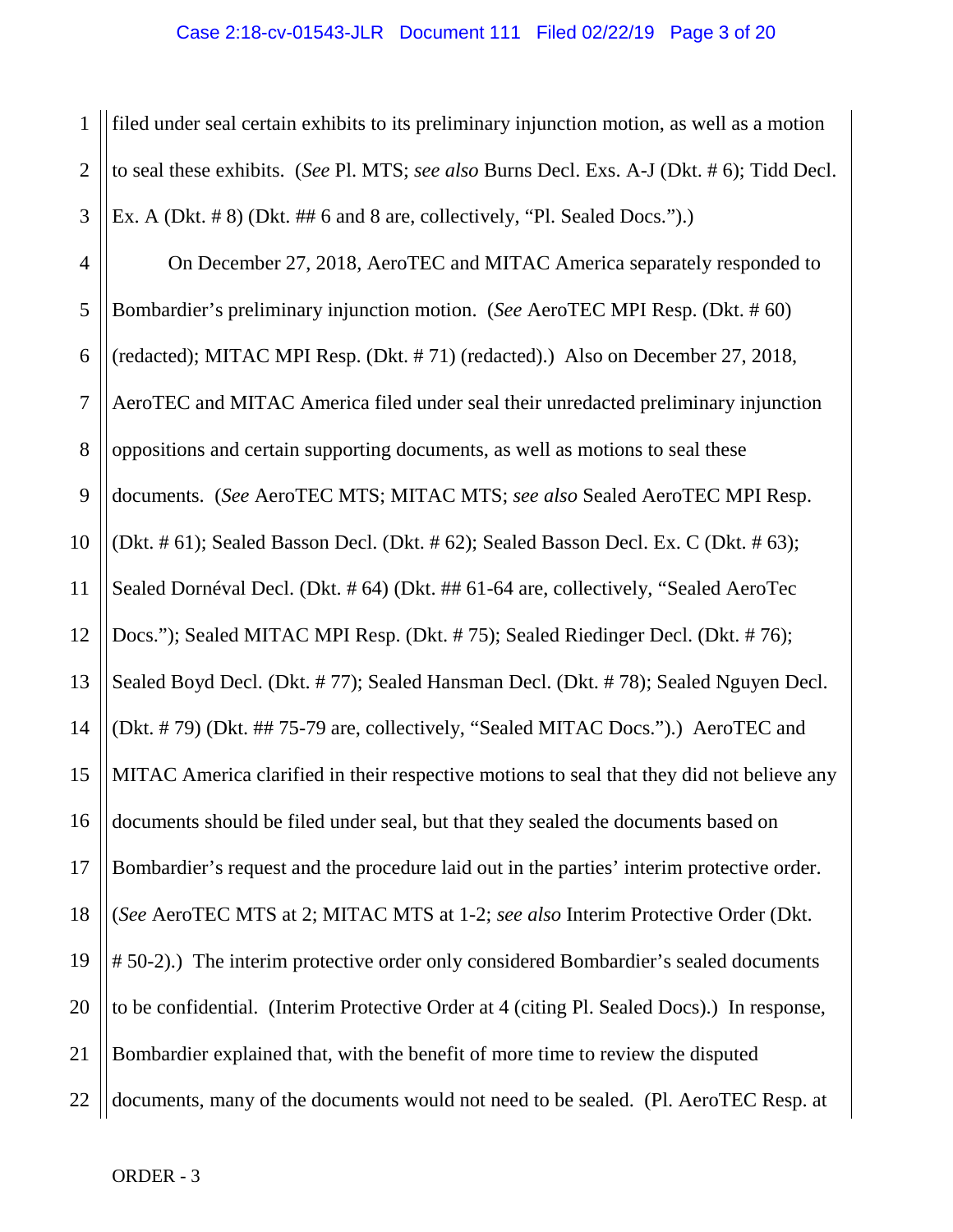1 2 3 2; Pl. MITAC Resp. at 4-5.) Bombardier maintained, however, that some documents should remain sealed. (*See id.*) Since the parties filed their respective motions, the court has entered a new protective order. (Protective Order (Dkt. #109).)

The court will address the parties' motions in turn.

#### **III. ANALYSIS**

### **A. Legal Standard**

4

5

6

7 8 9 10 11 12 13 14 15 16 17 18 19 20 21 22 When deciding a motion to seal, courts "start with a strong presumption in favor of access to court records." *Foltz v. State Farm Mut. Auto. Ins. Co.*, 331 F.3d 1122, 1135 (9th Cir. 2003) (citing *Hagestad v. Tragesser*, 49 F.3d 1430, 1434 (9th Cir. 1995)). This presumption, however, "is not absolute and can be overridden given sufficiently compelling reasons for doing so." *Foltz*, 331 F.3d at 1135 (citing *San Jose Mercury News, Inc. v. U.S. Dist. Ct. N. Dist. (San Jose)*, 187 F.3d 1096, 1102 (9th Cir. 1999)). The standard for determining whether to seal a record depends on the document that the sealed record is attached to. *See Foltz*, 331 F.3d at 1136-37. Previously, courts in the Ninth Circuit applied the "compelling reasons" standard to sealed records attached to a dispositive motion, and the "good cause" exception for sealed records attached to a nondispositive motion. *See Hagestad*, 49 F.3d at 1434; *Foltz*, 331 F.3d at 1135 (citing *Phillips v. Gen. Motors Corp.*, 307 F.3d 1206, 1213 (9th Cir. 2002)); *see also Ctr. for Auto Safety v. Chrysler Grp.*, 809 F.3d 1092, 1098-1101 (9th Cir. 2016). However, in *Chrysler*, the Ninth Circuit clarified that the applicable standard "does not merely depend on whether the motion is technically 'dispositive.'" 809 F.3d at 1101. Rather, courts //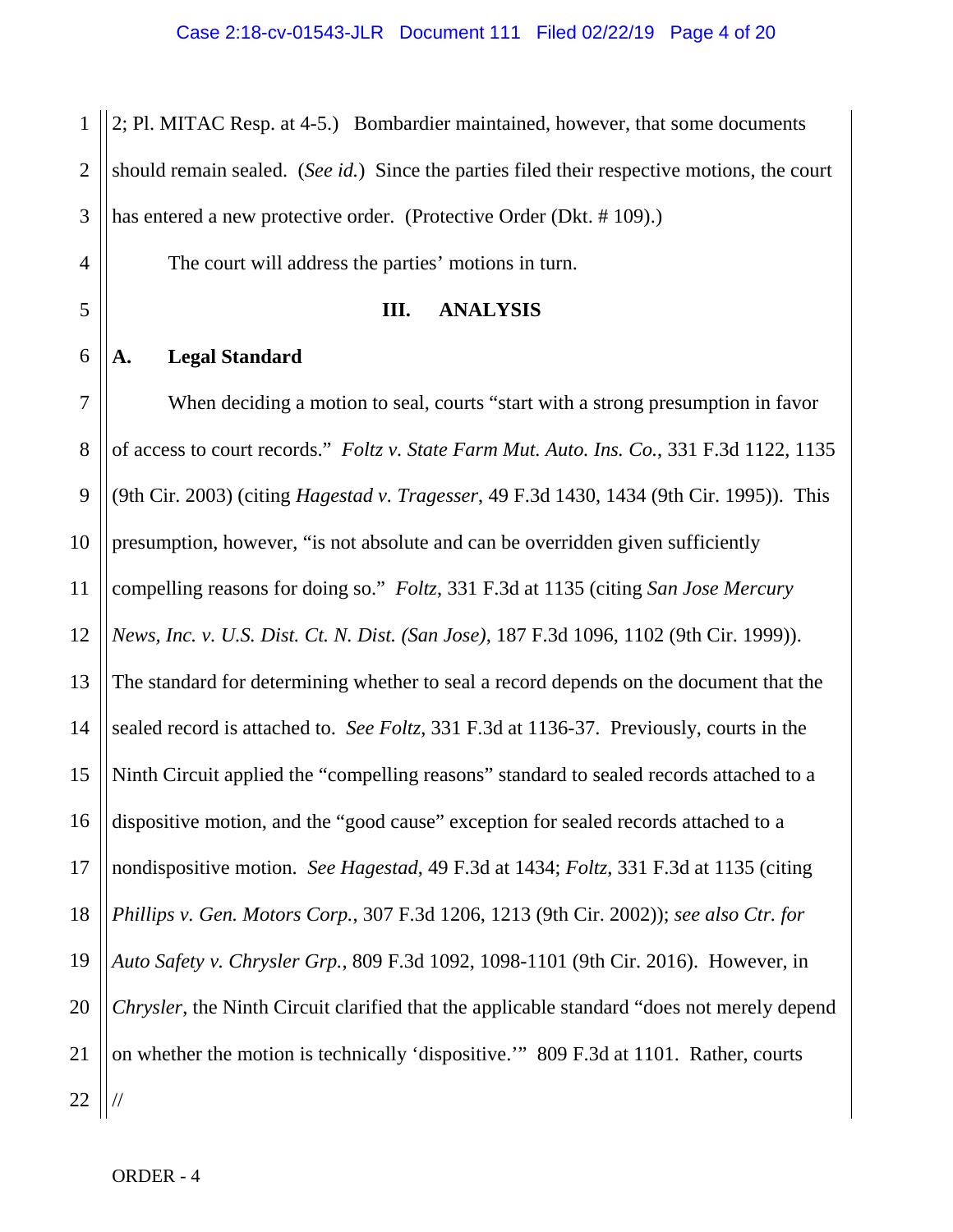1 2 should apply the compelling reasons standard when the sealed documents are attached to a motion that is "more than tangentially related to the merits of a case." *Id.* at 1101-02.

3 4 5 6 7 8 9 10 11 12 13 14 As in *Chrysler*, the motion at issue here is Bombardier's preliminary injunction motion. *See id.*; (MPI.) This motion is undoubtedly "more than tangentially related to the merits" of this case. *Chrysler*, 809 F.3d at 1101. The motion asks the court to address the main issue of the case: whether certain defendants have misappropriated Bombardier's trade secrets. (*See* MPI at 6; *see generally* Compl.) Moreover, if Bombardier succeeds on its preliminary injunction motion, it will achieve a portion of the relief it requests in its underlying complaint. (*See* Compl. at 90); *Chrysler*, 809 F.3d at 1102 (finding that the underlying preliminary injunction motion was more than tangentially related to the case's merits in part because "[i]f plaintiffs had succeeded in their motion for preliminary injunction, they would have won a portion of the injunctive relief they requested in the underlying complaint"). The court concludes that the compelling reasons standard applies to the three motions to seal at issue.

15 16 17 18 19 20 21 Under this standard, the party seeking to seal a judicial record bears the burden of showing that "compelling reasons supported by specific factual findings . . . outweigh the general history of access and the public policies favoring disclosure." *Kamakana v. City & Cty. of Honolulu*, 447 F.3d at 1178-79 (internal citations omitted). A failure to meet that burden means that the record will be filed in public. *Id.* at 1182. If a court decides to seal a record, it must "base its decision on a compelling reason and articulate the factual basis for its ruling." *Id.* at 1179 (quoting *Hagestad*, 49 F.3d at 1434).

22

//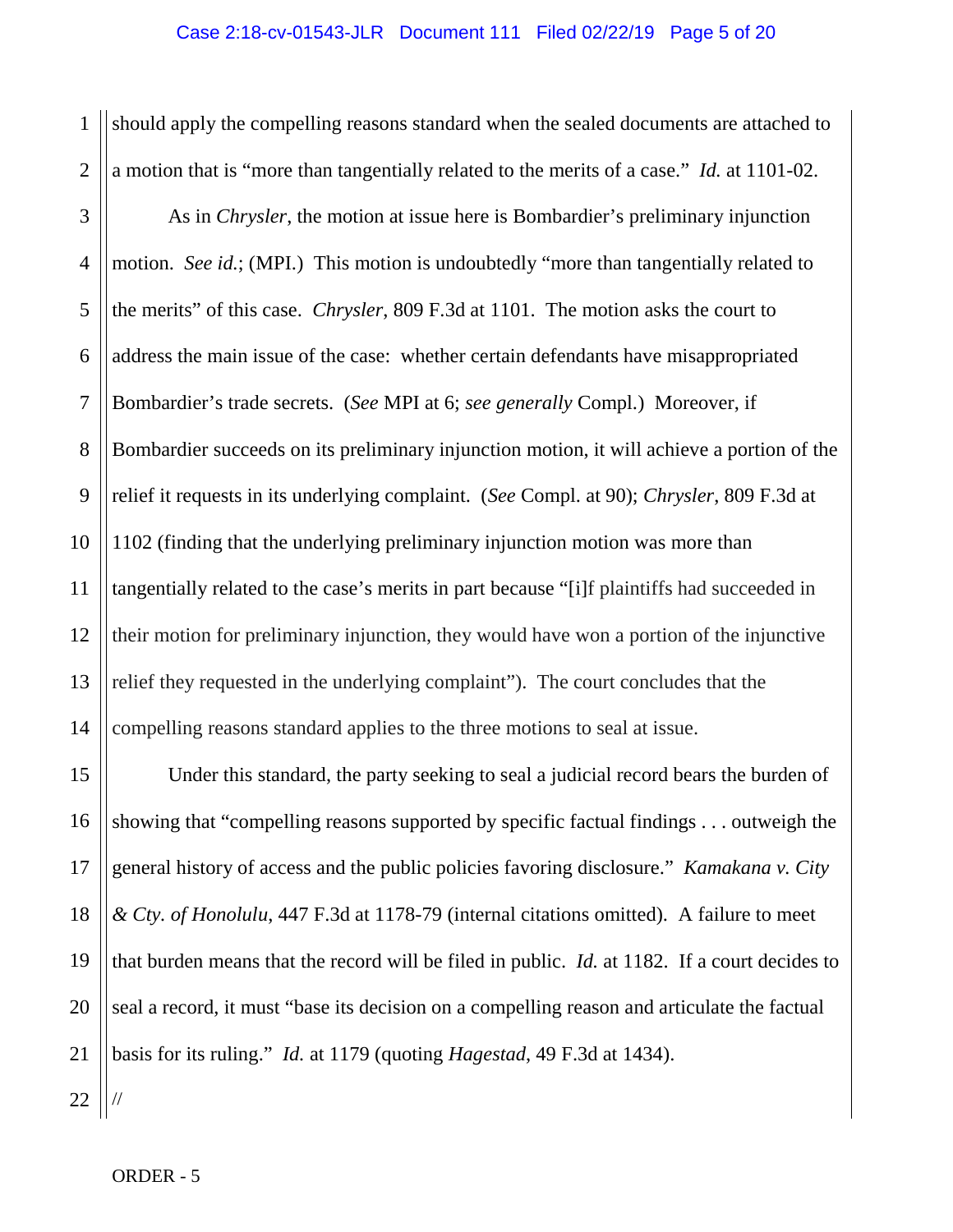#### Case 2:18-cv-01543-JLR Document 111 Filed 02/22/19 Page 6 of 20

2

3

4

5

6

1

"In general, 'compelling reasons' sufficient to outweigh the public's interest in disclosure and justify sealing court records exist when such 'court files might have become a vehicle for improper purposes,' such as the use of records to . . . release trade secrets." *Kamakana*, 447 F.3d at 1179 (quoting *Nixon v. Warner Commc'ns, Inc.*, 435 U.S. 589, 598 (1978)). The final determination of what constitutes a compelling reason is "best left to the sound discretion of the trial court." *Nixon*, 435 U.S. at 599.

7 8 9 10 11 12 13 In addition, in the Western District of Washington, parties seeking to file documents under seal must follow the procedure laid out in Local Rule 5(g). *See* Local Rules W.D. Wash. LCR  $5(g)$ . Pursuant to Local Rule  $5(g)$ , a party filing a motion to seal must include "a certification that the party has met and conferred with all other parties in an attempt to reach agreement on the need to file the document[s] under seal." *Id.* LCR  $5(g)(3)(A)$ . The party seeking to seal the documents must also explain the bases for requiring the relief. *Id.* LCR  $5(g)(3)(B)$ .

#### 14 **B. Bombardier's Motion to Seal**

15 16 17 18 19 20 21 22 Bombardier requests that the court seal exhibits A-J to the declaration of Daniel Burns and exhibit A to the declaration of David Tidd. (Pl. MTS at 2; Pl. Sealed Docs.) Bombardier claims these exhibits contain "confidential and proprietary trade secret(s)" and that if these documents were filed publicly, "Bombardier would lose significant competitive advantage by having its proprietary processes and procedures related to aircraft certification available to any of its competitors." (Pl. MTS at 2.) Bombardier certified that it complied with Local Rule 5(g)'s requirements as best it could in light of //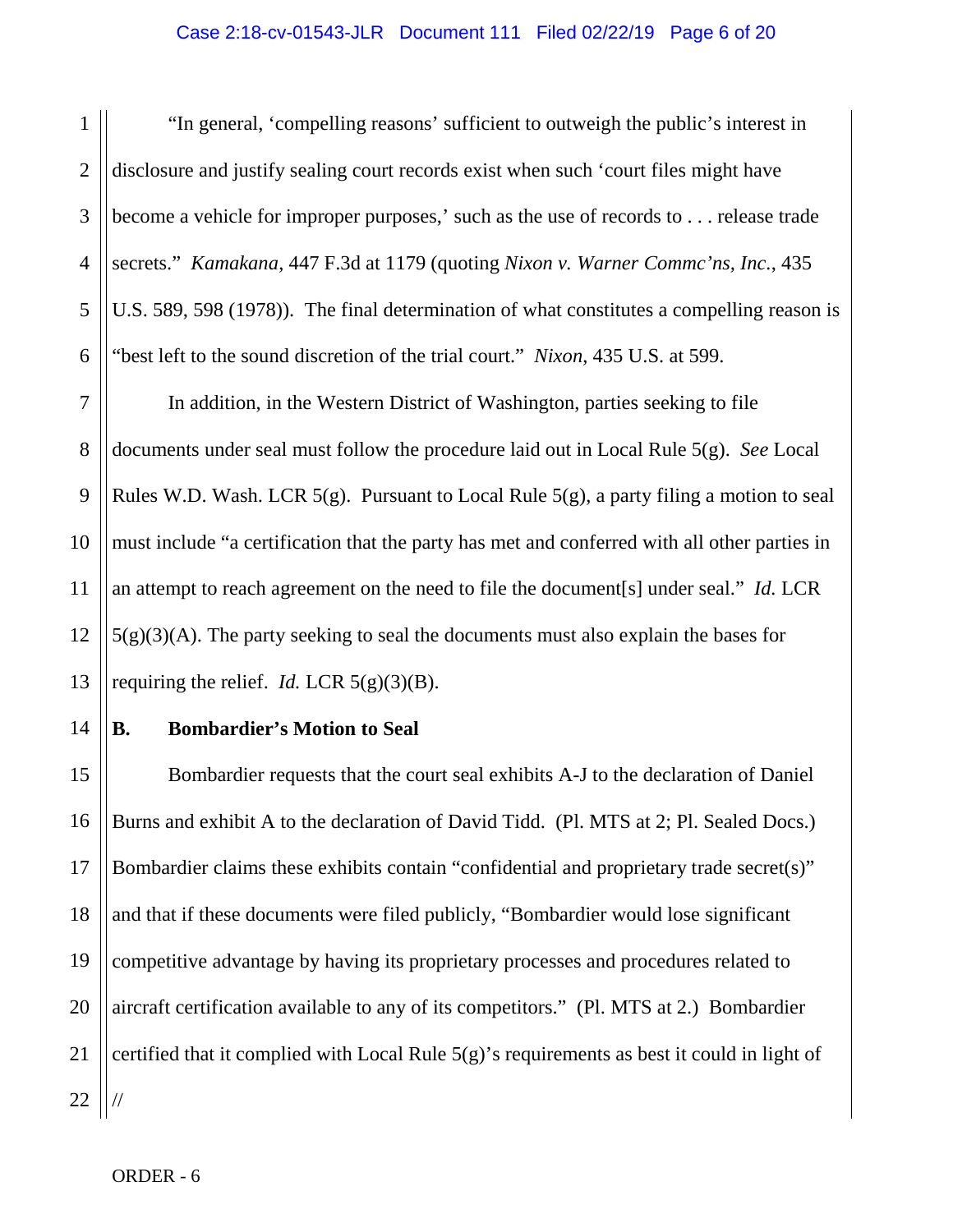1 2 the fact that no party had appeared at the time that it filed these documents. (Pl. MTS at 3-4 (citing Local Rule  $5(g)$ ).)

3 4 5 6 7 8 9 10 11 12 13 14 15 16 17 18 AeroTEC opposes Bombardier's motion on two procedural grounds: (1) the motion is premature because not all Defendants were timely served; and (2) Bombardier's counsel violated Local Rule 5(g) by not meeting and conferring with AeroTEC's counsel. (*See* AeroTEC Resp. at 1-2.) The court finds both of these grounds unpersuasive. First, AeroTEC admits that "service of process is now accepted," rendering its first procedural argument moot. (*Id.* at 2.) Second, Local Rule 5(g) requires the moving party to meet and confer "with all other parties," but Bombardier could not comply with this rule when it filed its sealed documents because AeroTEC's counsel had not yet appeared. *See* Local Rules W.D. Wash. LCR 5(g)(3). Thus, AeroTEC's second procedural argument is moot.<sup>[2](#page-6-0)</sup> AeroTEC's only substantive argument is that Bombardier did not provide AeroTEC sufficient access to the sealed documents. (*Id.* at 2-3.) However, the parties' stipulated protective order outlines the parties' agreed-upon access to confidential material, rendering this argument moot, as well. (*See* Protective Order.) MITAC America opposes Bombardier's motion on similar grounds (*see generally*  MITAC Resp.), and the court likewise finds their arguments unavailing.

The court finds that Bombardier has articulated compelling reasons to maintain these documents under seal. (*See* Pl. MTS at 2-4; Pl. Sealed Docs.) In short, Bombardier represents that the sealed exhibits contain confidential and proprietary trade secret

21

19

20

<span id="page-6-0"></span><sup>22</sup>  $2$  The court notes that, shortly after AeroTEC's counsel appeared in this case, the parties met and conferred regarding the motion. (*See* Pl. Reply at 2-4.)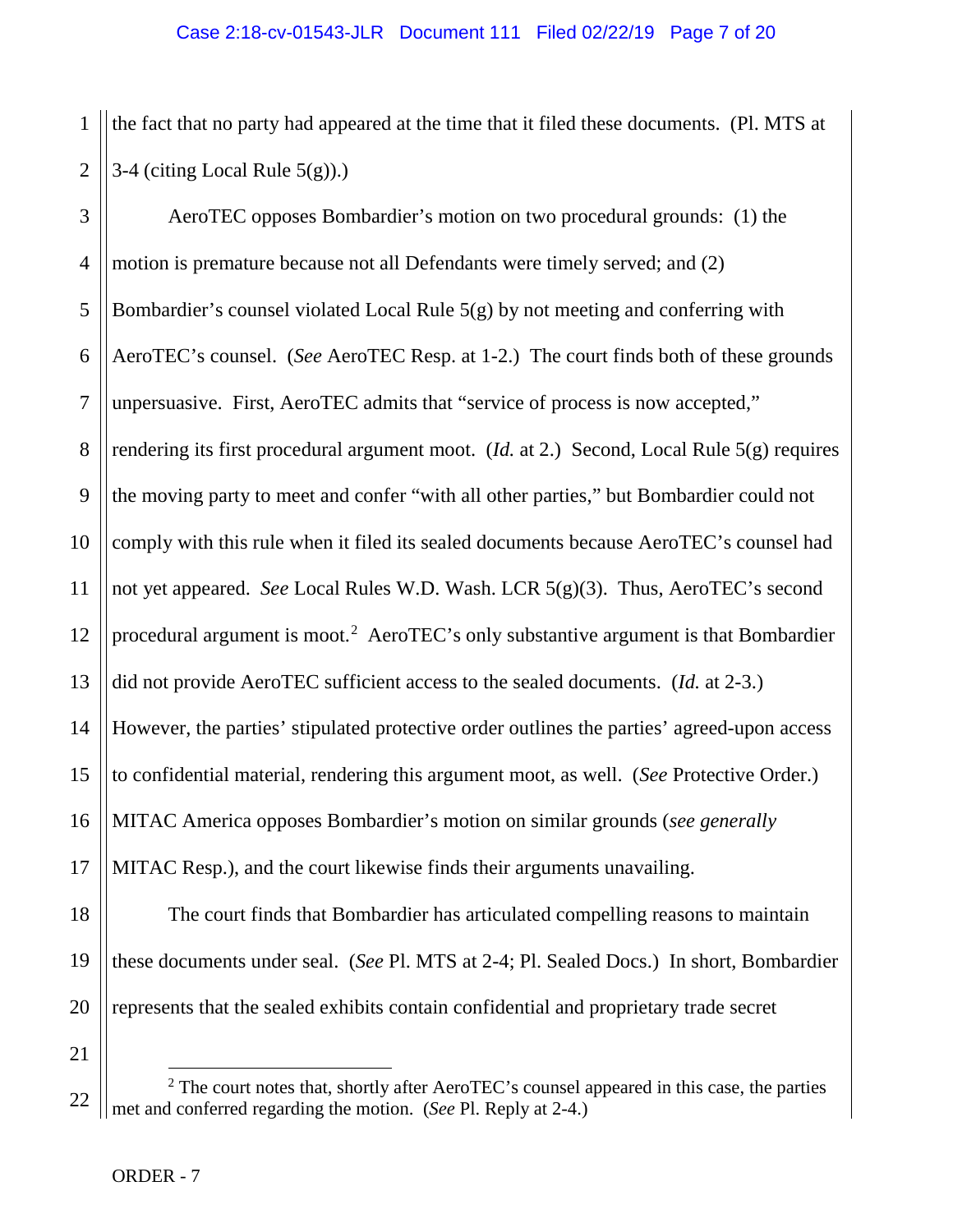1 2 3 4 5 6 information, and that the unsealed declarations that the sealed exhibits are attached to could provide a roadmap for using this information. (Pl. MTS at 2-4*.*) Unsealing the exhibits could therefore cause Bombardier significant harm, which outweighs the policies favoring disclosure. *See Kamakana*, 447 F.3d at 1178-79. Thus, the court GRANTS Bombardier's motion to seal exhibits A-J to the declaration of Mr. Burns and exhibit A to the declaration of Mr. Tidd.

## **C. AeroTEC's Motion to Seal**

7

8 9 10 11 12 13 14 15 16 In conjunction with filing a redacted version of its preliminary injunction opposition, AeroTEC filed under seal an unredacted opposition and certain declarations and exhibits. (*See* AeroTEC MTS at 1-2; AeroTEC Sealed Docs.) AeroTEC explained that it provided Bombardier an opportunity to review its opposition and corresponding documents before filing them in order to identify content that Bombardier believed was confidential. (AeroTEC MTS at 2.) On review, Bombardier requested that a number of documents be filed under seal. (*Id.*) Although AeroTEC disagreed with the designations, it filed the documents under seal and redacted certain portions of its preliminary injunction opposition. (*Id.*; *see also* AeroTEC Sealed Docs.)

17 18 19 20 21 22 In response, Bombardier explains that AeroTEC provided less than 24 hours to review the documents at the same time that MITAC America provided Bombardier with over 1,700 pages to review. (Pl. AeroTEC Resp. at 2.) As a result, Bombardier over-designated documents as confidential. (*Id.*) After having more time to review the documents, Bombardier now agrees that the vast majority of AeroTEC's documents should be filed publicly. (*Id.*)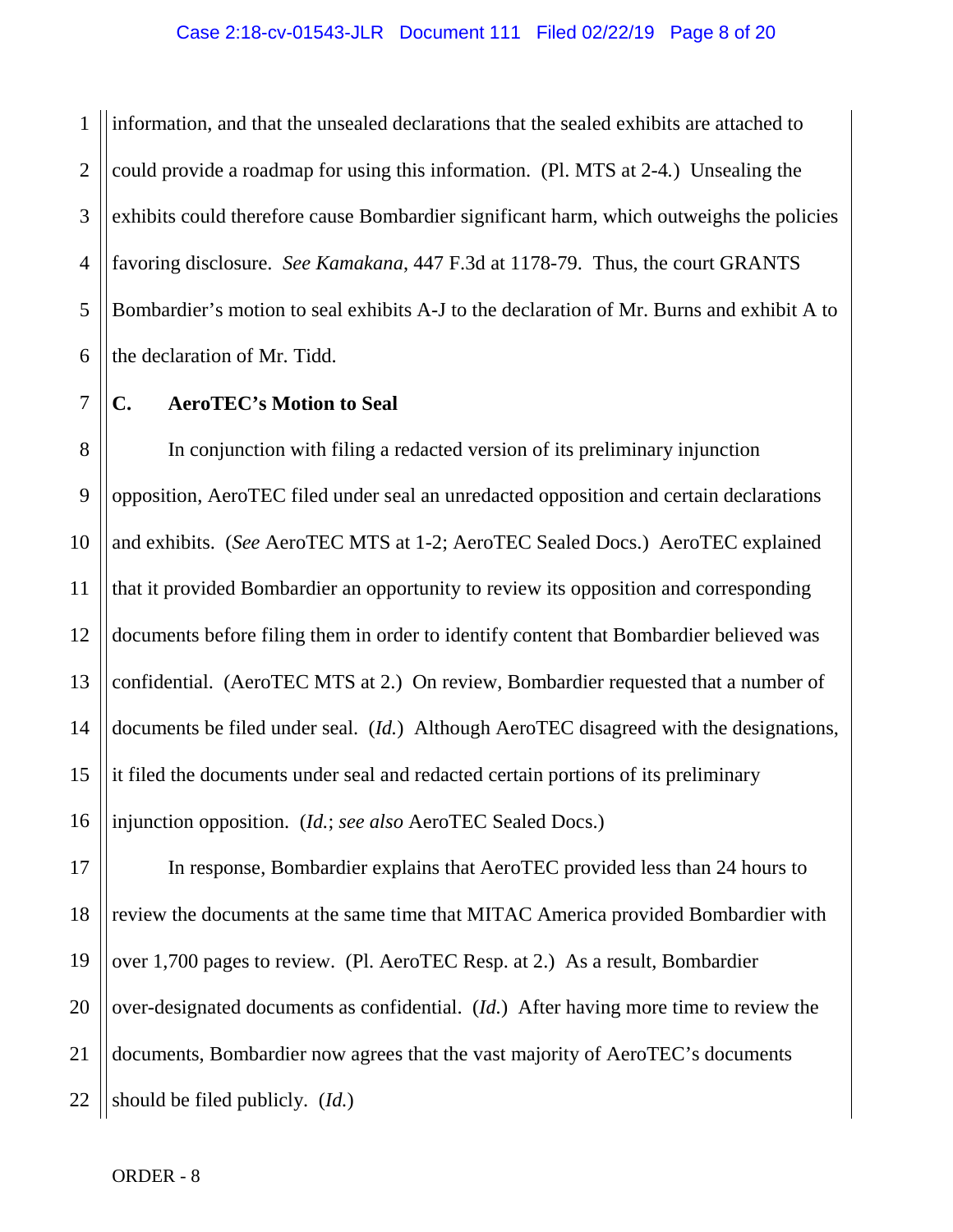#### Case 2:18-cv-01543-JLR Document 111 Filed 02/22/19 Page 9 of 20

1 2 3 4 5 6 7 8 9 10 11 Bombardier maintains, however, that two sentences in Mr. Basson's declaration should remain sealed. (*Id.*; *see also* Sealed Basson Decl. ¶ 11.) These two sentences begin at the fourth word of page 4, line 2 of the declaration, and end with the third word of page 4, line 4. [3](#page-8-0) (*See* Sealed Basson Decl. ¶ 11.) Bombardier claims these sentences reveal information that "is not publicly available" and which Mr. Basson was aware of "only through his employment with Bombardier." (Pl. AeroTEC Resp. at 4.) Moreover, Bombardier asserts that the information "relates to Bombardier's highly valuable, highly proprietary aircraft certification procedures." (*Id.*) AeroTEC disagrees with Bombardier's designations, claiming that the first sentence at issue relates "to a simple fact that . . . is public knowledge" and neither sentence "contain[s] sensitive or proprietary information." (AeroTEC Reply at 4-5 (citing Sealed Basson Decl. ¶ 11).)

12 13 14 15 16 17 18 19 20 The court concludes that Bombardier has articulated compelling reasons to redact these two sentences. These sentences reveal aircraft certification procedures, which are some of the trade secrets at the heart of this litigation. (*See generally* Compl.) Although AeroTEC may be correct that one of the sentences relates to a fact that is public knowledge—that "applicants are required to submit a certification plan to the FAA and to keep it current throughout the project" (AeroTEC Reply at 5)—the information in Mr. Basson's declaration is more specific than this general principle (*see* Sealed Basson Decl. ¶ 11). Moreover, "a trade secret may consist of a compilation of data, public sources or a combination of proprietary and public sources." *United States v. Nosal*, 844 F.3d 1024,

21

<span id="page-8-0"></span>22

<sup>&</sup>lt;sup>3</sup> The court refers to the page numbers in the top-right corner generated by CM/ECF.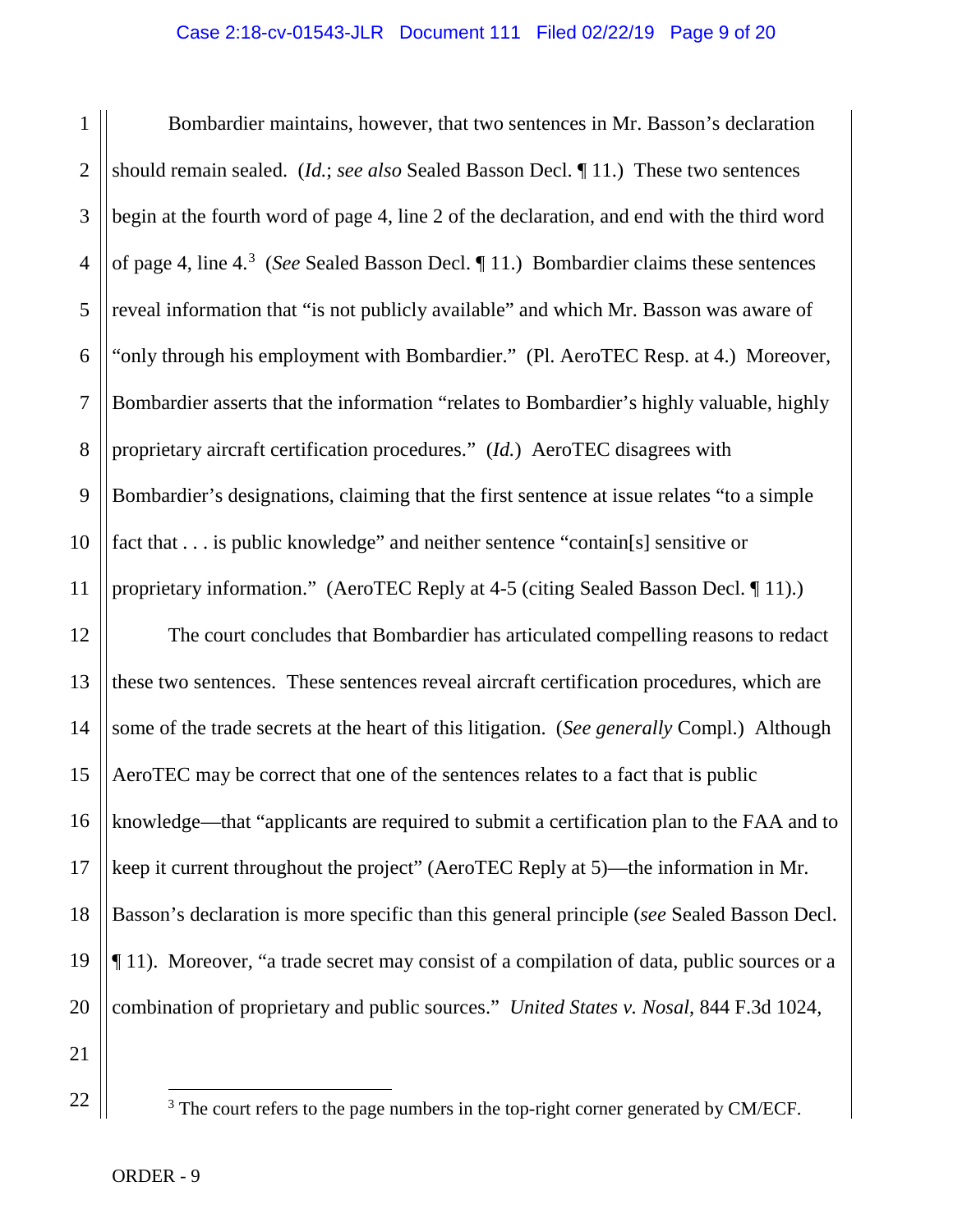1 2 3 4 5 1042 (9th Cir. 2016). The court also notes that Bombardier has significantly narrowed the scope of its request to seal, thus alleviating much of the strain on the public's ability to access the court's records. In sum, the court concludes that the compelling reasons articulated by Bombardier to redact these two sentences outweigh policies favoring disclosure. *Kamakana*, 447 F.3d at 1178-79.

6 7 8 9 Therefore, the two sentences at issue in Mr. Basson's declaration shall be filed under seal. The remaining documents identified in AeroTEC's underlying motion to seal shall be filed publicly. Therefore, the court GRANTS in part and DENIES in part AeroTEC's motion to seal.

10 **D. MITAC America's Motion to Seal**

11 12 13 14 15 16 17 18 19 20 21 22 In conjunction with filing a redacted version of its preliminary injunction opposition, MITAC America filed under seal an unredacted opposition and certain declarations and exhibits. (*See* MITAC MTS at 1-2; MITAC Sealed Docs.) MITAC America provided Bombardier with the same opportunity as AeroTEC provided to view its documents before filing. (*See* MITAC MTS at 1-2); *supra* § III.C. As with AeroTEC, Bombardier over-identified the MITAC America documents that should be sealed. (Pl. MITAC Resp. at 4-5); *see supra* § III.C. Although MITAC America disagreed with the designations, it filed the documents under seal and redacted certain portions of its preliminary injunction opposition. (MITAC MTS at 1-2.) After having more time to review the documents, Bombardier now agrees that there is no need to redact or file under seal many of MITAC America's documents. (Pl. MITAC Resp. at 5.) Specifically, Bombardier agrees that the declarations and corresponding exhibits of Jerry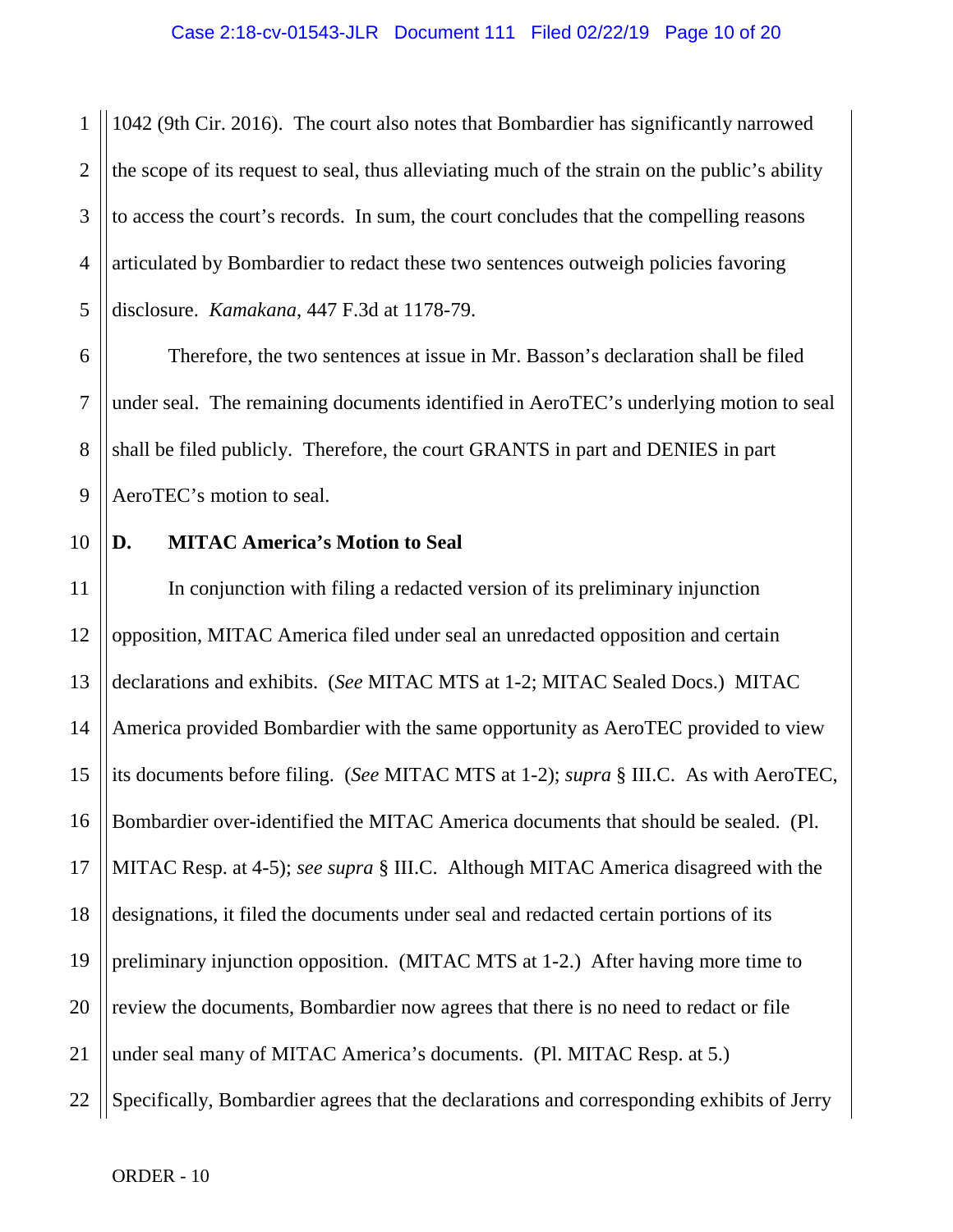1 2 3 4 5 6 7 8 9 10 11 Riedinger and Duc Nguyen should be filed publicly without redaction. (Pl. MITAC Resp. at 9, 11; *see also* Sealed Riedinger Decl.; Sealed Nguyen Decl.) Bombardier maintains, however, that certain portions of MITAC America's preliminary injunction opposition (MITAC MPI Resp.; *see also* Sealed MITAC MPI Resp.) and the declarations and certain corresponding exhibits of Stephen Boyd (Sealed Boyd Decl.) and Robert John Hansman, Jr. (Sealed Hansman Decl.) should remain under seal (Pl. MITAC Resp. at 8-11.) Moreover, Bombardier requests that the court order MITAC America to withdraw its publicly filed preliminary injunction opposition (MITAC MPI Resp.) and supplement its redactions to conform to Bombardier's original redaction request (Pl. MITAC Resp. at 8). For the reasons explained below, the court GRANTS in part and DENIES in part MITAC America's motion to seal.

12

## 1. MITAC America's Preliminary Injunction Opposition

13 14 15 16 17 18 19 20 According to Bombardier, it originally asked MITAC America to redact the entire text starting immediately after "are explained" at page 11, line 26, and ending with the end of page 12, line 10, "but MITAC America refused."<sup>[4](#page-10-0)</sup> (*Id.* (citing MITAC MPI Resp. at 11-12).) These lines refer to publicly available publications. (*See* MITAC MPI Resp. at 11-12.) Bombardier argues that, when read in the context of MITAC America's arguments, these passages inform the public that the referenced publications "have information relied upon successfully by Bombardier to certify its aircraft, which is information not publicly known and is at least confidential and proprietary to

<span id="page-10-0"></span>21 22

<sup>&</sup>lt;sup>4</sup> The court refers to the page numbers in the top-right corner generated by CM/ECF.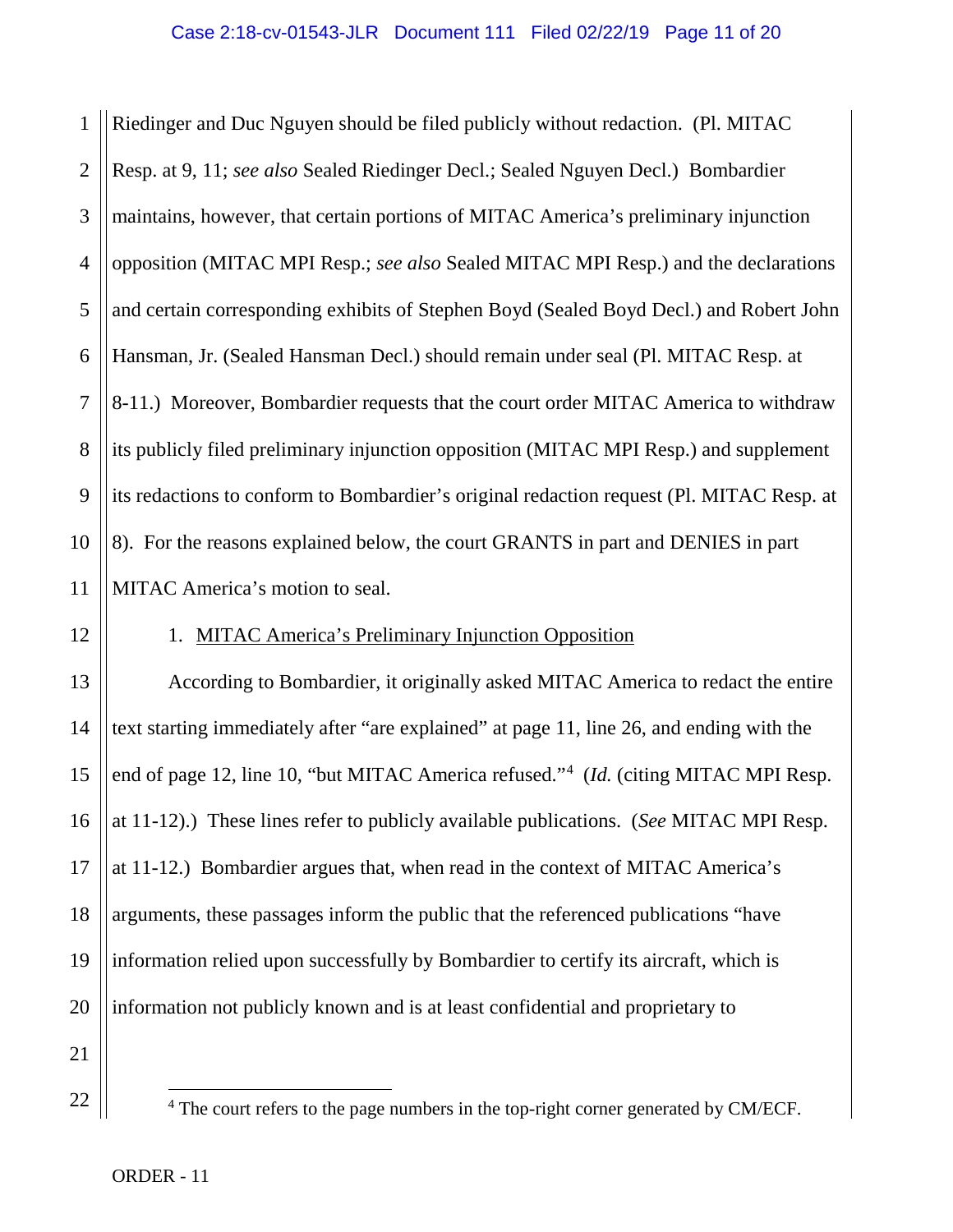1 2 3 4 5 6 Bombardier's business." (Pl. MITAC Resp. at 8-9 (emphasis removed).) Bombardier argues that its trade secrets consist of a compilation of public and proprietary information and that, "[i]f MITAC America is permitted to continue its piecemeal disclosures of Bombardier's compilation of publicly available information used successfully for certification purposes," Bombardier's trade secrets and competitive advantages will be "eviscerated" before trial. (*Id.* at 8-9.)

7 8 9 10 11 12 13 14 15 16 17 18 19 20 21 22 MITAC America alleges that Bombardier has not provided compelling reasons to redact these passages (or to file any document under seal), in part because Bombardier has failed to identify what in Bombardier's original sealed exhibits constitute a trade secret. (MITAC Reply at 3-4.) Therefore, MITAC America argues, it is impossible for Bombardier to claim that any of MITAC America's documents relate to a trade secret such that they must be filed under seal. This argument fails for two reasons. First, MITAC America makes this argument pursuant to the parties' interim protective order, which only considered exhibits A-J of Mr. Burns's declaration and exhibit A of Mr. Tidd's declaration to be confidential. (*Id.*; Interim Protective Order at 4.) But the court has since entered a new protective order, which considers a much broader range of documents confidential. (*See* Protective Order at 2-3.) Second, at this stage, Bombardier has identified its trade secrets with enough specificity that the court can determine if the disputed documents are related. In its complaint, Bombardier described technical, business, scientific, technical, economic, and engineering information that relate to its design, development, testing, evaluation, certification, and commercialization processes for its aircraft. (*See generally* Compl.)According to Bombardier, "[t]his whole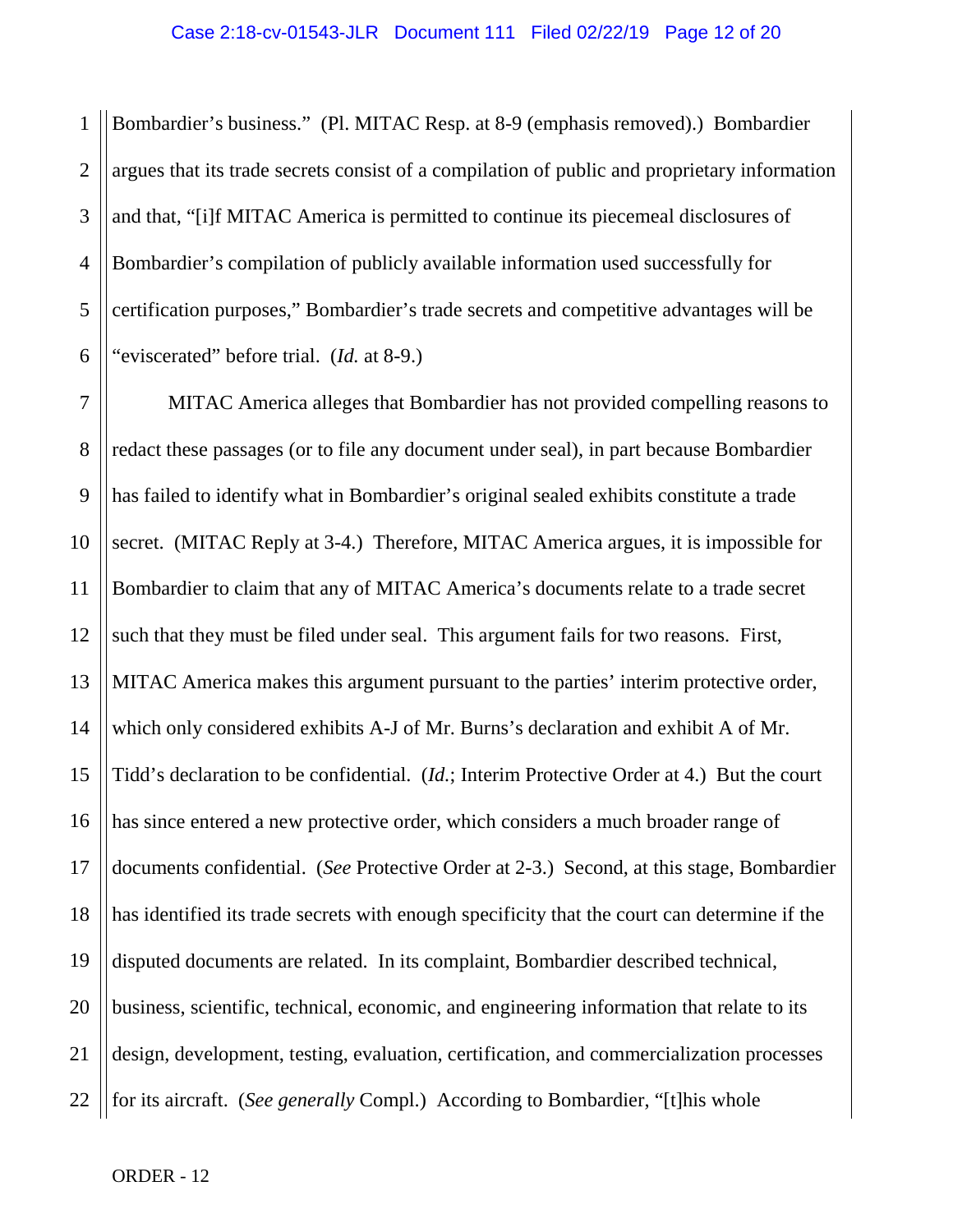1 2 3 4 5 6 7 8 9 process—design, certification, production—is the heart of each [aircraft manufacturing] company's competitive advantage." (*Id.* ¶ 33.) Bombardier has cited numerous documents that relate to these processes, which Bombardier alleges certain defendants took while still employed at Bombardier and brought to AeroTEC, MITAC, and MITAC America. (Compl.  $\P$  60-69.) And Bombardier has described in detail how the information in these allegedly stolen documents could assist AeroTEC, MITAC America, and MITAC in certifying its own aircraft. (*Id.*) In short, Bombardier has sufficiently described its alleged trade secrets for the court to determine if the disputed documents relate to them and should therefore be filed under seal.

10 11 12 13 14 15 16 17 18 19 MITAC America also argues that the court should not redact the portion of its preliminary injunction opposition that Bombardier disputes, which references a NASA document and a textbook, because Bombardier has not previously filed these documents under seal with the court. (MITAC Reply at 5; *see also* MITAC MPI Resp. at 11-12.) Again, this relates to the interim protective order. (*See* MITAC Reply at 5.) Under the new protective order, a document may still be confidential even if Bombardier has not previously filed it under seal. (*See* Protective Order at 2-3.) More to the point, the test for sealing a record is whether there are compelling reasons to do so, *see Chrysler*, 809 F.3d at 1101, not whether the record is expressly referenced in the parties' protective order.

20 21 22 Lastly, MITAC America takes issue with Bombardier relying on a "compilation theory" of trade secrets, whereby Bombardier argues that its compilation of proprietary and public information is a protectable trade secret. (MITAC Reply at 6-7.) MITAC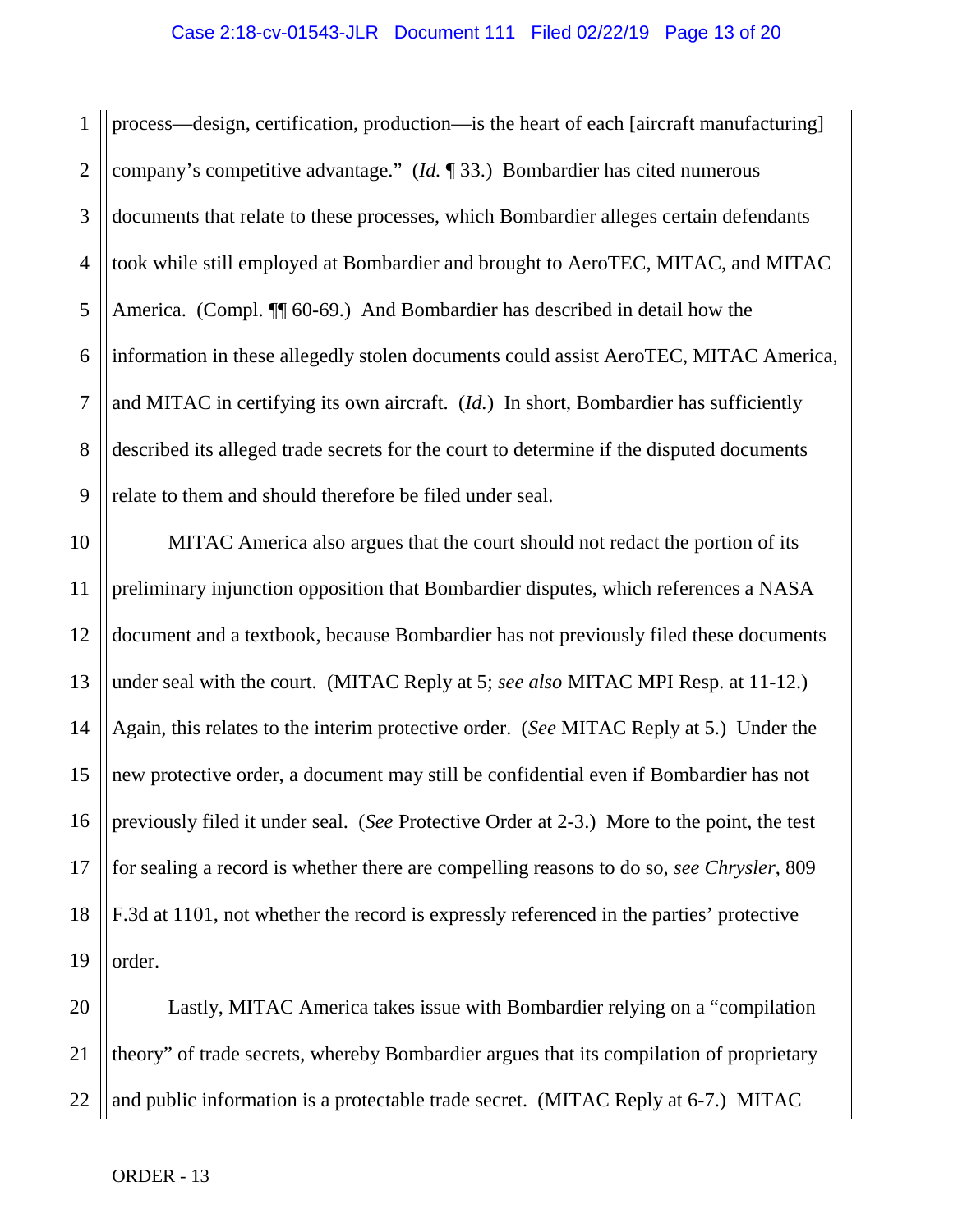1 2 3 4 5 6 America recognizes that a compilation of publicly available sources can be a trade secret. (*Id.*) However, MITAC America asserts that, if Bombardier wanted to rely on this theory, it needed to show that the compilation itself is a secret and "is not readily ascertainable by proper means from some other source, including the product itself." (*Id.*  at 7 (quoting *Boeing Co. v. Sierracin Corp.*, 738 P.2d 665, 674 (Wash. 1987) (quoting RCW 19.108.010(4)(a)) (internal quotation marks removed)).

7 8 9 10 11 12 13 14 15 16 17 This argument puts the cart before the horse. MITAC America essentially asks the court to decide whether Bombardier has stated a viable trade secrets claim. (*See* MITAC Reply at 6-7.) But the court does not need to reach that far at this time. For purposes of determining if compelling reasons exist to seal the disputed material, the court only needs to find that the material "might . . . release trade secrets." *Kamakana*, 447 F.3d at 1179 (quotation omitted). As the court explained, at this stage, Bombardier has identified its alleged trade secrets—which rely in part on a compilation theory—with enough specificity. (*See* Pl. MITAC Resp. at 7-8 ("The value in Bombardier's trade secret information lies . . . [in part] in the fact that certain specified publicly available information was used by Bombardier with success for certification purposes." (emphasis removed)).)

18 19 20 21 22 Turning to the actual material in question, the court concludes that the text in MITAC America's preliminary injunction should be sealed. The text specifically identifies information used to perform tests and measurements that Bombardier claims are part of its trade secrets. Although the court recognizes that Bombardier does not claim to rely on the specific publications that MITAC America cites, Bombardier asserts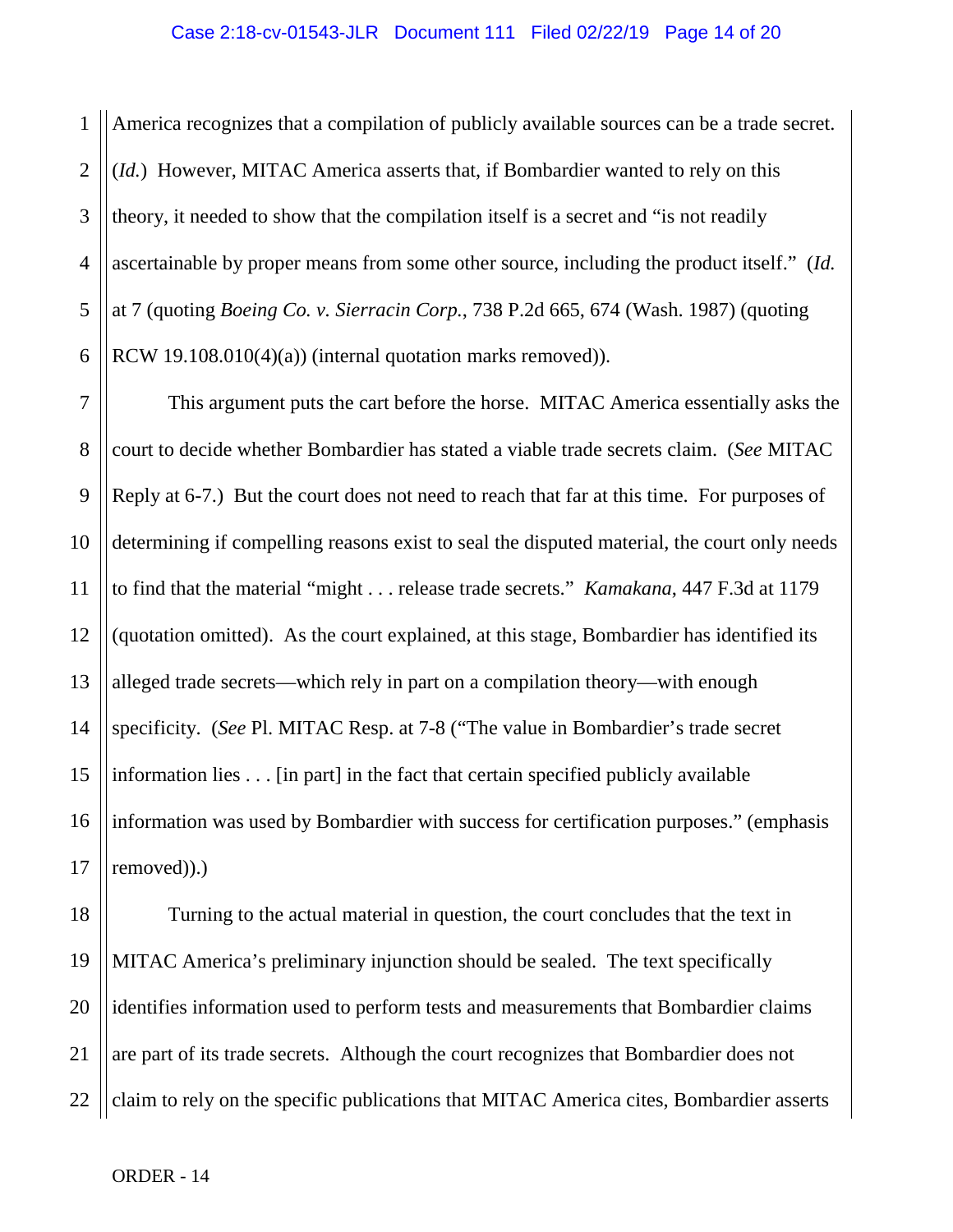1 2 3 4 5 6 7 8 that its trade secrets consist of the same information found in these publications. (Pl. MITAC Resp. at 8-9.) Specifically, Bombardier argues that the resources MITAC America identifies contain "information relied upon successfully by Bombardier to certify its aircraft, which is information not publicly known and is at least confidential and proprietary to Bombardier's business." (Pl. MITAC Resp. at 8-9 (emphasis removed).) Under the compilation theory, "a trade secret may consist of a compilation of data" that is publicly available. *Nosal*, 844 F.3d at 1042. It is not necessary, as MITAC America intimates, that the data be available in only one place. *See id.*

9 10 11 12 13 14 The court appreciates MITAC America's concern that, by sealing this material, "MITAC America will be forced to defend itself from public accusations of wrongdoing essentially in private." (MITAC Resp. at 4.) But the court finds that MITAC America overstates this point. Even when sealing the text, MITAC America's argument—that Bombardier's documents are filled with publicly available information—is still viewable by the public.

The court therefore concludes that the compelling reasons articulated by Bombardier to seal the disputed portions of MITAC America's preliminary injunction opposition outweigh policies favoring disclosure.

15

16

2. Mr. Boyd Declaration and Exhibits

21 22 Bombardier requests that the court seal certain portions of Mr. Boyd's declaration, as well as exhibits J, K, O, S, and T to his declaration. (Pl. MITAC Resp. at 9-10.) Bombardier argues that, in his declaration, Mr. Boyd references and describes the contents of documents "that the public would not know . . . and that have substantial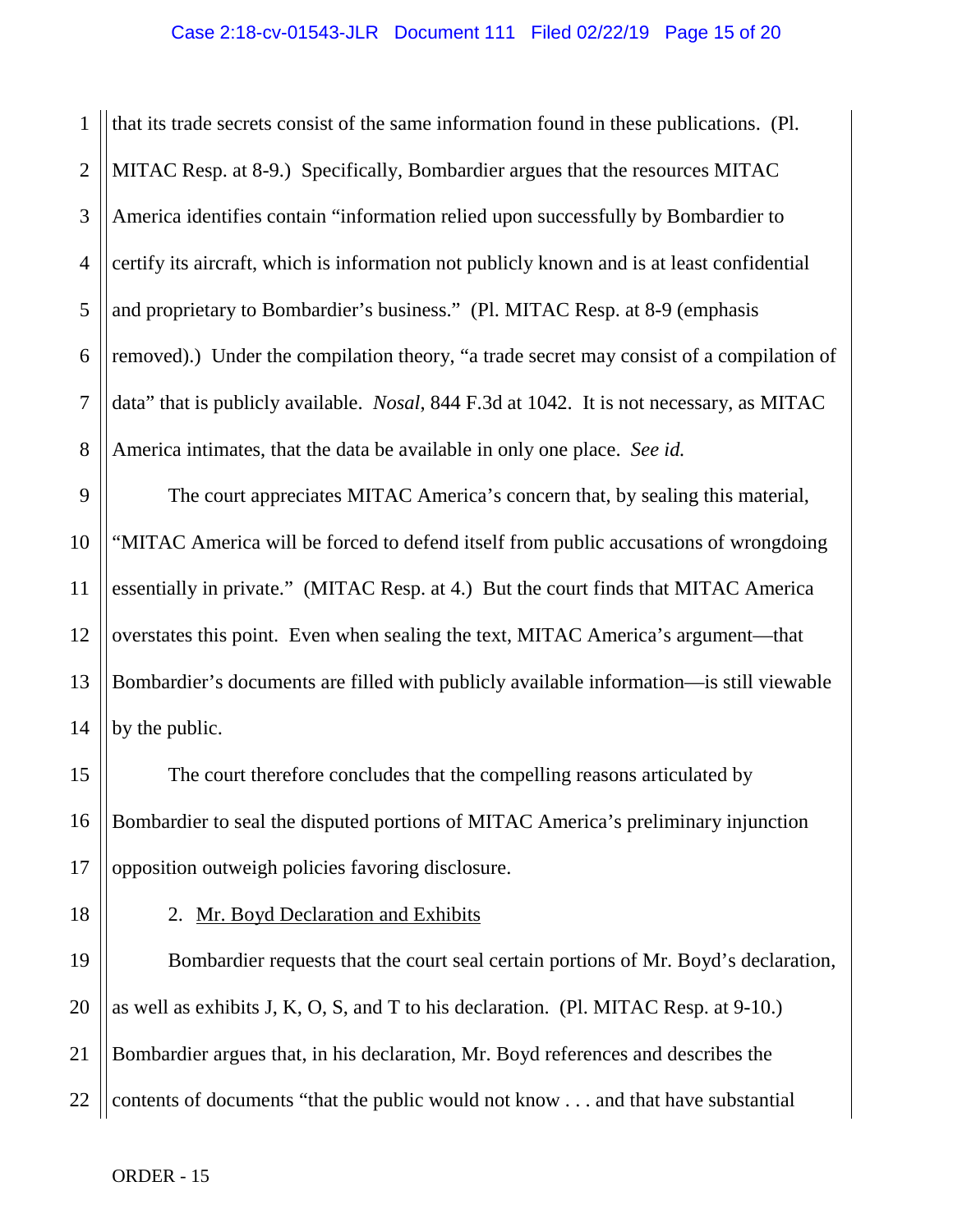1 2 3 4 5 6 7 8 9 10 11 competitive value to Bombardier." (*Id*.) Moreover, Bombardier claims that Mr. Boyd identifies publicly available information that "is part of the compilation of public information Bombardier maintains as a trade secret." (*Id.* at 10.) The conclusions that Mr. Boyd spells out in his declaration, according to Bombardier, reveal details of Bombardier's proprietary information. (*Id.*) MITAC America opposes Bombardier's request for the same reasons that it disputed redacting its preliminary injunction opposition—namely, that the exhibits or information referred to fall outside the scope of the interim protective agreement, that these documents are publicly available, and that Bombardier has not properly identified its trade secrets. (MITAC Reply at 5-6.) For similar reasons as above, the court rejects MITAC America's arguments and finds compelling reasons to file the disputed material under seal. *See supra* § III.D.1.

12 13 14 15 16 17 18 19 20 21 22 Each section of Mr. Boyd's declaration that Bombardier requests be sealed refers to documents, information, and/or processes that form the basis of Bombardier's alleged trade secrets regarding its aircraft design and certification. (*Compare* Sealed Boyd Decl., *with* McMahon Decl. (Dkt. # 99) ¶ 4, Ex. C ("Redacted Boyd Decl.").) Moreover, much of the material that Mr. Boyd refers to and attaches as exhibits to his declaration contains information that Bombardier has already filed under seal. (*See, e.g.*, Sealed Boyd Decl. ¶ 65(d).) Further, exhibits J, K, O, S, and T allegedly contain data and information that helped form Bombardier's trade secrets, even if Bombardier did not rely specifically on these documents. (Pl. MITAC Resp. at 10.) As explained above, the compilation of publicly available data can be a trade secret, even if that data is publicly available in more than one place. *See supra* § III.D.1; *Nosal*, 844 F.3d at 1042. The court finds that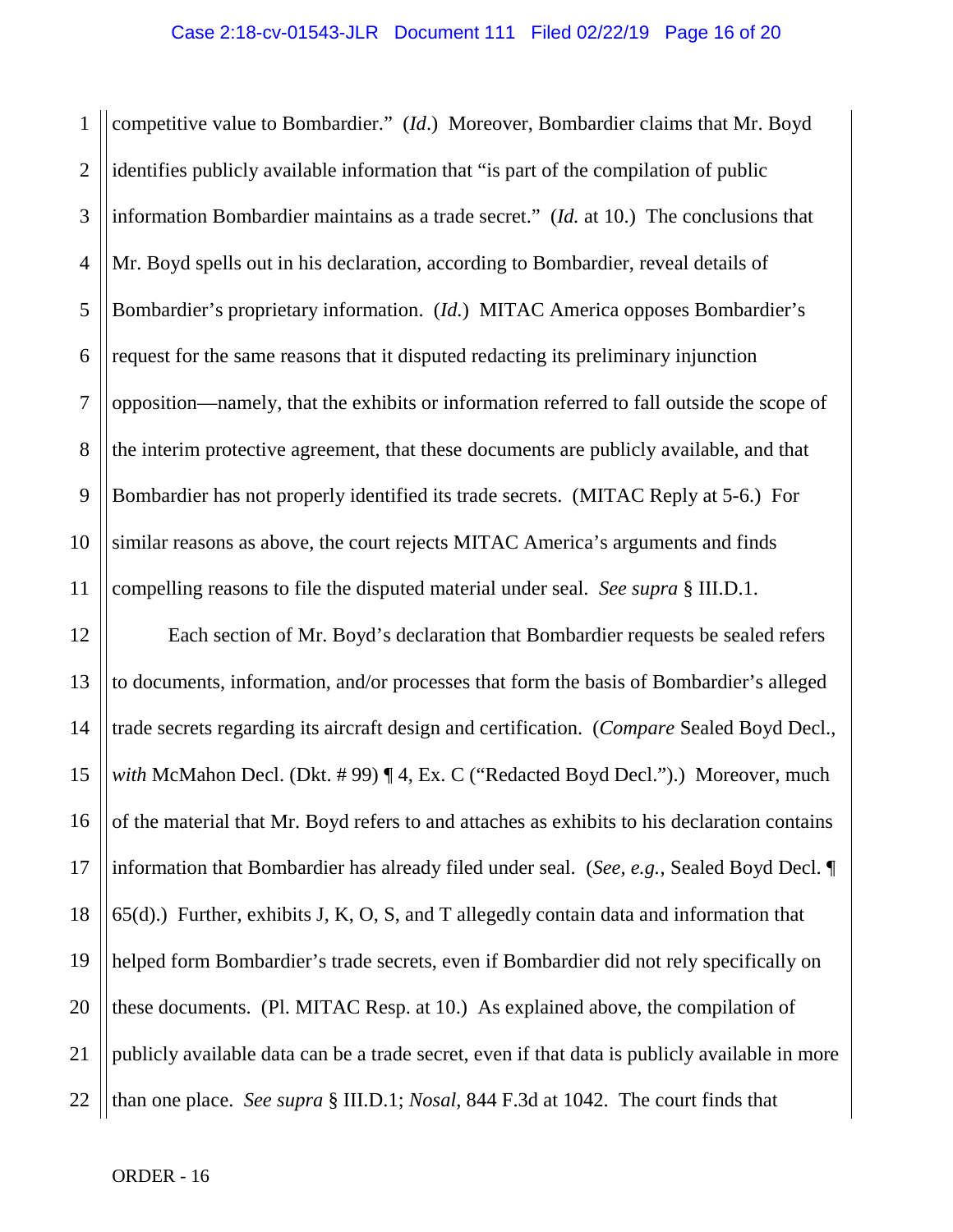1 2 3 4 5 unsealing these exhibits, as well as the portions of Mr. Boyd's declaration that describe these exhibits in detail, could, as Bombardier fears, give a competitor a roadmap to Bombardier's trade secrets. Therefore, the court concludes that Bombardier has articulated compelling reasons to seal the disputed text and these exhibits and that these reasons outweigh policies favoring disclosure.

6

#### 3. Dr. Hansman Declaration and Exhibits

7 8 9 10 11 12 13 14 15 16 17 18 19 20 21 22 Bombardier requests that the court seal certain portions of Dr. Hansman's declaration as well as exhibit 7 to his declaration. (Pl. MITAC Resp. at 9-11.) Bombardier makes this request for many of the same reasons it argued Mr. Boyd's declarations and exhibits should be sealed. (*See id*.) Bombardier's requested redactions of Dr. Hansman's declaration contain schematic diagrams of various aircraft designs, as well as descriptions of sealed documents' contents. (*Compare, e.g.*, Sealed Hansman Decl. ¶¶ 31-32, 40, *with* McMahon Decl. ¶ 5, Ex. D ("Redacted Hansman Decl.") ¶¶ 31-32, ¶ 40.) Likewise, exhibit 7 to Dr. Hansman's declaration identifies 32 topics from exhibit A to Mr. Tidd's declaration—an exhibit that Bombardier filed under seal as well as where to find information about these topics in other publicly available resources. (*See* Sealed Hansman Decl. ¶ 43, Ex. 7.) MITAC America's main argument for unsealing Dr. Hansman's materials are the same as those for Mr. Boyd's materials: all of the information discussed by Dr. Hansman that Bombardier wants to seal is publicly available. (MITAC Reply at 6.) For the reasons discussed above, the court finds this argument unavailing. The court concludes that Bombardier has articulated //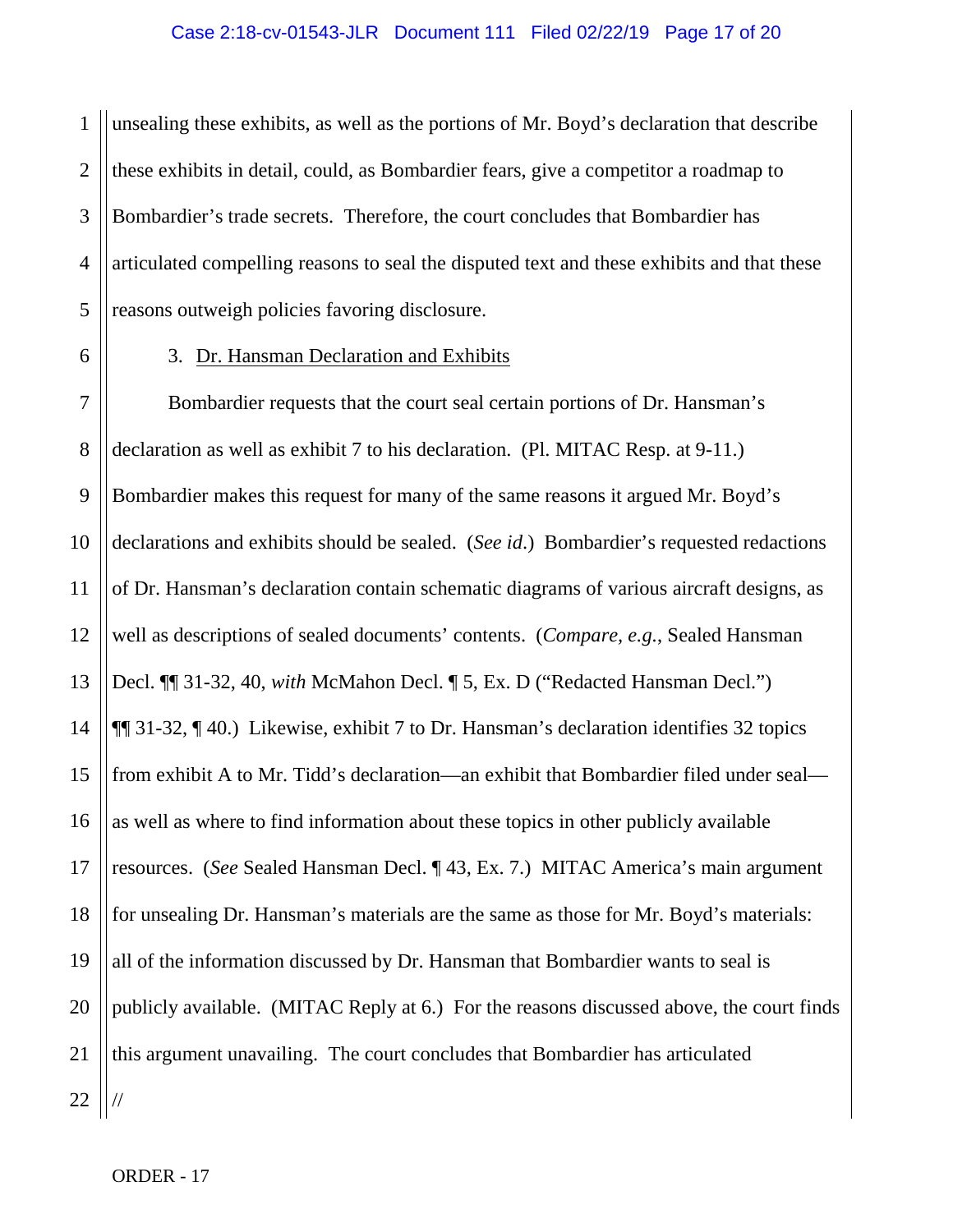1 2 compelling reasons to seal portions of Dr. Hansman's declaration as well as exhibit 7, which outweigh policies favoring disclosure.

## **E. Summary**

3

4

5

6

7

8

9

10

11

12

13

14

15

16

17

18

19

20

21

22

The court concludes that Bombardier has articulated compelling reasons to seal the following materials:

- - Exhibits A-J to the declaration of Mr. Burns. (Dkt.  $# 6$ .)
	- Exhibit A to the declaration of Mr. Tidd. (Dkt. #8.)
- The declaration of Mr. Basson. (Dkt. #62.) In addition, the court ORDERS AeroTEC to redact the text that begins at the fourth word of page 4, line 2 of the declaration, and ends with the third word of page 4, line 4 and file this document publicly on the docket within 7 days of the date of this order. (*Id.*  ¶ 11.) The properly redacted version of this document is found at Dkt. # 97-1.
- MITAC America's unredacted preliminary injunction opposition. (Dkt. # 75.) In addition, the court ORDERS MITAC America to redact additional text in its publicly filed preliminary injunction opposition and file the updated document publicly on the docket within 7 days of the date of this order. (*Id*. at 11-12.) The proper additional redactions for this document are found at Dkt. # 99-2.
	- MITAC America's redacted preliminary injunction opposition. (Dkt. # 71.) The court thus ORDERS the Clerk to place Dkt. # 71 under seal.
	- Mr. Boyd's declaration. (Dkt. #77 at 1-50.) In addition, the court ORDERS MITAC America to redact certain portions of Mr. Boyd's declaration and file

ORDER - 18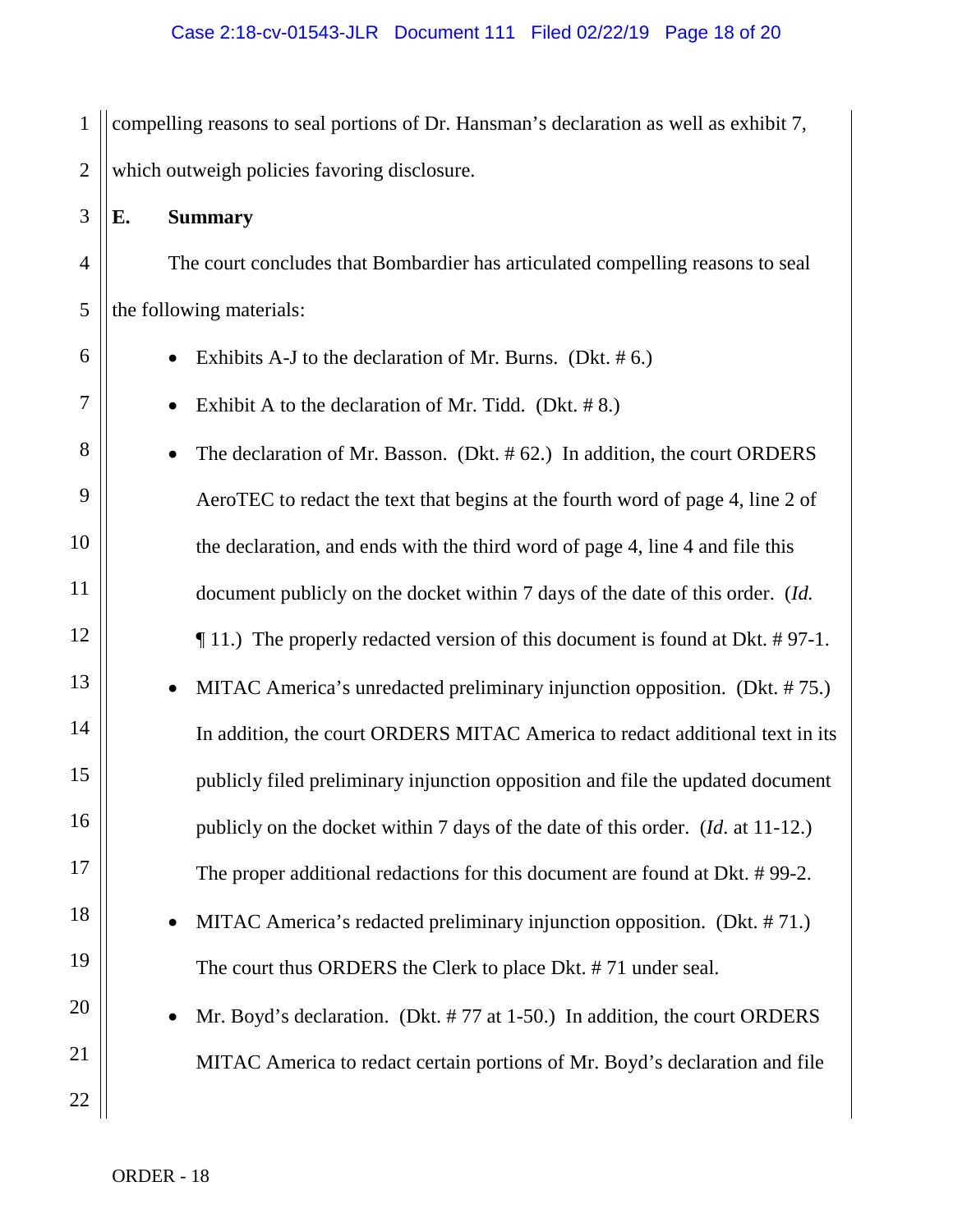| 1              |           | this document publicly on the docket within 7 days of the date of this order.  |
|----------------|-----------|--------------------------------------------------------------------------------|
| $\mathbf{2}$   |           | The properly redacted version of this document is found at Dkt. #99-3.         |
| 3              |           | Exhibits J, K, O, S, and T to the declaration of Mr. Boyd. (Dkt. #77 at        |
| $\overline{4}$ |           | 858-1201, 1242-64, 1296-1412.)                                                 |
| 5              | $\bullet$ | Dr. Hansman's declaration. (Dkt. $#78$ at 1-21.) In addition, the court        |
| 6              |           | ORDERS MITAC America to redact certain portions of Dr. Hansman's               |
| $\overline{7}$ |           | declaration and file this document publicly on the docket within 7 days of the |
| 8              |           | date of this order. The properly redacted version of this document is found at |
| 9              |           | Dkt. #99-4.                                                                    |
| 10             |           | Exhibit 7 to the declaration of Dr. Hansman. (Dkt. #78 at 92-95.)              |
| 11             |           | The court concludes that following materials shall be unsealed:                |
| 12             |           | The court ORDERS the clerk to unseal Dkt. ## 61, 63, 64, 76, and 79 in their   |
| 13             |           | entirety.                                                                      |
| 14             |           | The court ORDERS MITAC America to file publicly all of the exhibits to Mr.     |
| 15             |           | Boyd's and Dr. Hansman's declarations that the court has not ordered should    |
| 16             |           | be filed under seal.                                                           |
| 17             |           |                                                                                |
| 18             |           |                                                                                |
| 19             |           |                                                                                |
| 20             |           |                                                                                |
| 21             |           |                                                                                |
| 22             |           |                                                                                |